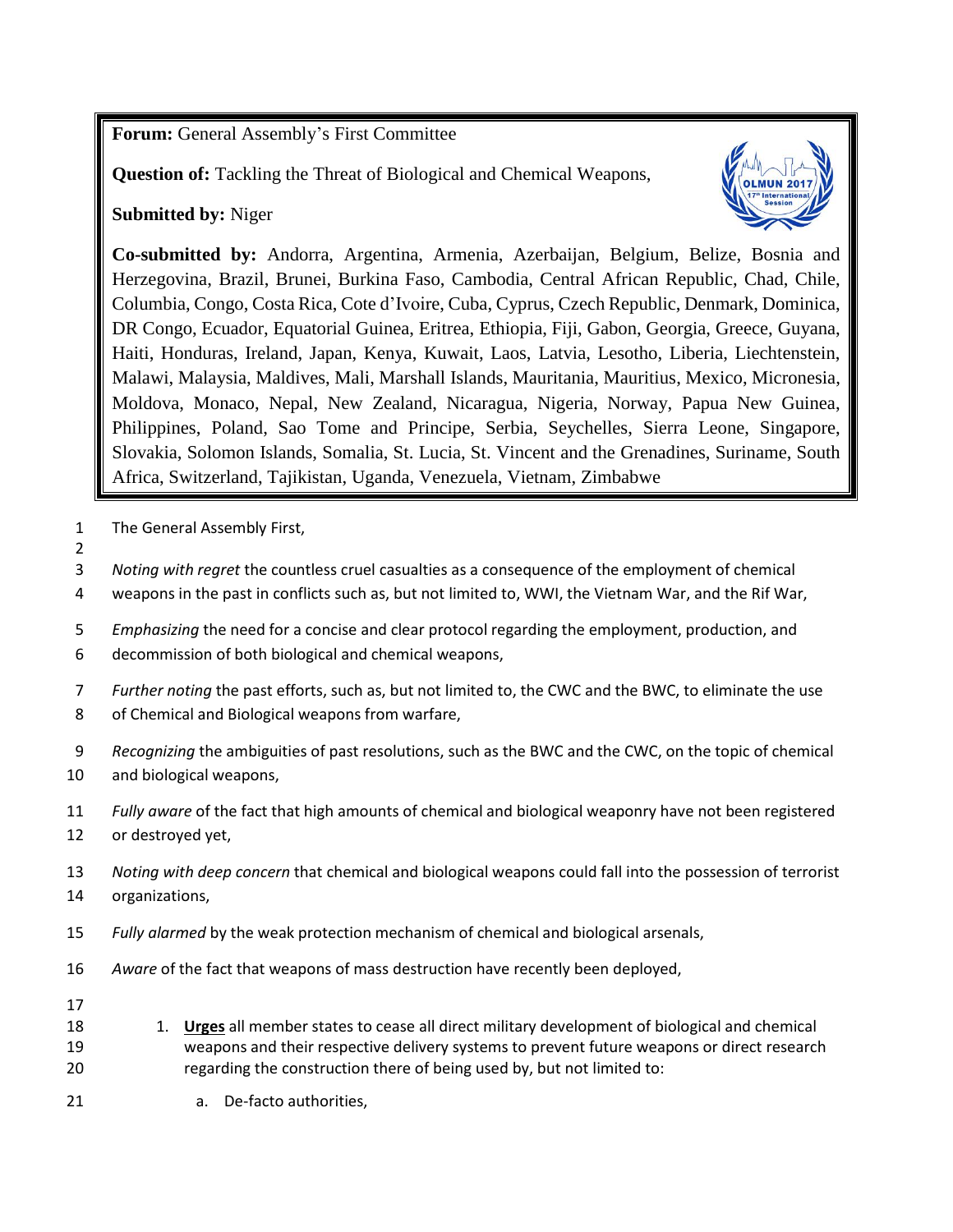| 22<br>23                                     | b. Non-state actors;                                                                                                                                                                                                                                                                                                                                                                                                                                                                              |
|----------------------------------------------|---------------------------------------------------------------------------------------------------------------------------------------------------------------------------------------------------------------------------------------------------------------------------------------------------------------------------------------------------------------------------------------------------------------------------------------------------------------------------------------------------|
| 24<br>25<br>26                               | 2. Asks all member states who have not yet signed or ratified the BWC and CWC to do so, to<br>prevent the further use of biological and chemical weaponry agents and their delivery<br>systems;                                                                                                                                                                                                                                                                                                   |
| 27<br>28<br>29<br>30<br>31<br>32<br>33<br>34 | 3. Strongly urges all members of the General Assembly to contribute to the process of chemical<br>and biological disarmament by setting and keeping destruction deadlines for their remaining<br>chemical arsenals by:<br>a. Recommending countries to decrease stockpiles:<br>i. By a minimum of 10% in the next 12 months,<br>Ii. Achieving total disarmament by latest 2030,<br>b. Ceasing the creation and or publication of instructions and or plans for chemical or<br>biological weapons; |
| 35                                           |                                                                                                                                                                                                                                                                                                                                                                                                                                                                                                   |
| 36<br>37<br>38                               | 4. Requests the prohibition of the production, stockpiling, and utilization of microbial or other<br>biological agents, toxins, or their respective delivery systems for means, types, or in quantities<br>exceeding those required or deemed appropriate for peaceful use;                                                                                                                                                                                                                       |
| 39                                           |                                                                                                                                                                                                                                                                                                                                                                                                                                                                                                   |
| 40<br>41<br>42<br>43<br>44<br>45<br>46       | 5. Encourages raising the frequency of the periodic revision of the BWC, which is currently every<br>five years, to a biannual review, to prevent the BWC from becoming outdated during the<br>extensive temporal lapse between sessions to accommodate for;<br>an exponentially increasing rate of technological and scientific advancements,<br>а.<br>an increasingly interconnected and fluid international network,<br>b.<br>c. the increasing impact and emergence of new non-state actors;  |
| 47<br>48<br>49<br>50<br>51                   | 6. Recommends all member states relocate bacteriological and virologic research facilities to<br>areas with low population densities, to allow for:<br>the reduction of pandemic risk as a result of a breach of containment,<br>а.<br>improved response and containment of a breakout;<br>b.                                                                                                                                                                                                     |
| 52<br>53<br>54<br>55<br>56<br>57             | 7. Calls for the creation of the United Nations chemical and Biological Weapons Taskforce<br>(UNCEWT), which:<br>Investigates and regulated the utilization, quantity, storage and production of domestic<br>а.<br>chemical weapons (RCA) such as but not limited to:<br>Chloroacetophenone,<br>i.<br>ii. Tear gas;                                                                                                                                                                               |
| 58<br>59<br>60<br>61                         | b. Establishes and administrates an international production database (ICPD) compiling<br>data collected from chemical production facilities producing riot control agents, other<br>chemical weapons or their respective components,<br>c. Create a section of itself, which has the means on the investigation on the employments                                                                                                                                                               |
| 62<br>63<br>64<br>65                         | of chemical biological weapons such as but not limited to:<br>i. Employment of medical units in affect areas to determine or confirm the use of<br>chemical or biological weapons,<br>Cooperating with local medical institutions to obtain samples from patients;<br>ii.                                                                                                                                                                                                                         |
|                                              |                                                                                                                                                                                                                                                                                                                                                                                                                                                                                                   |